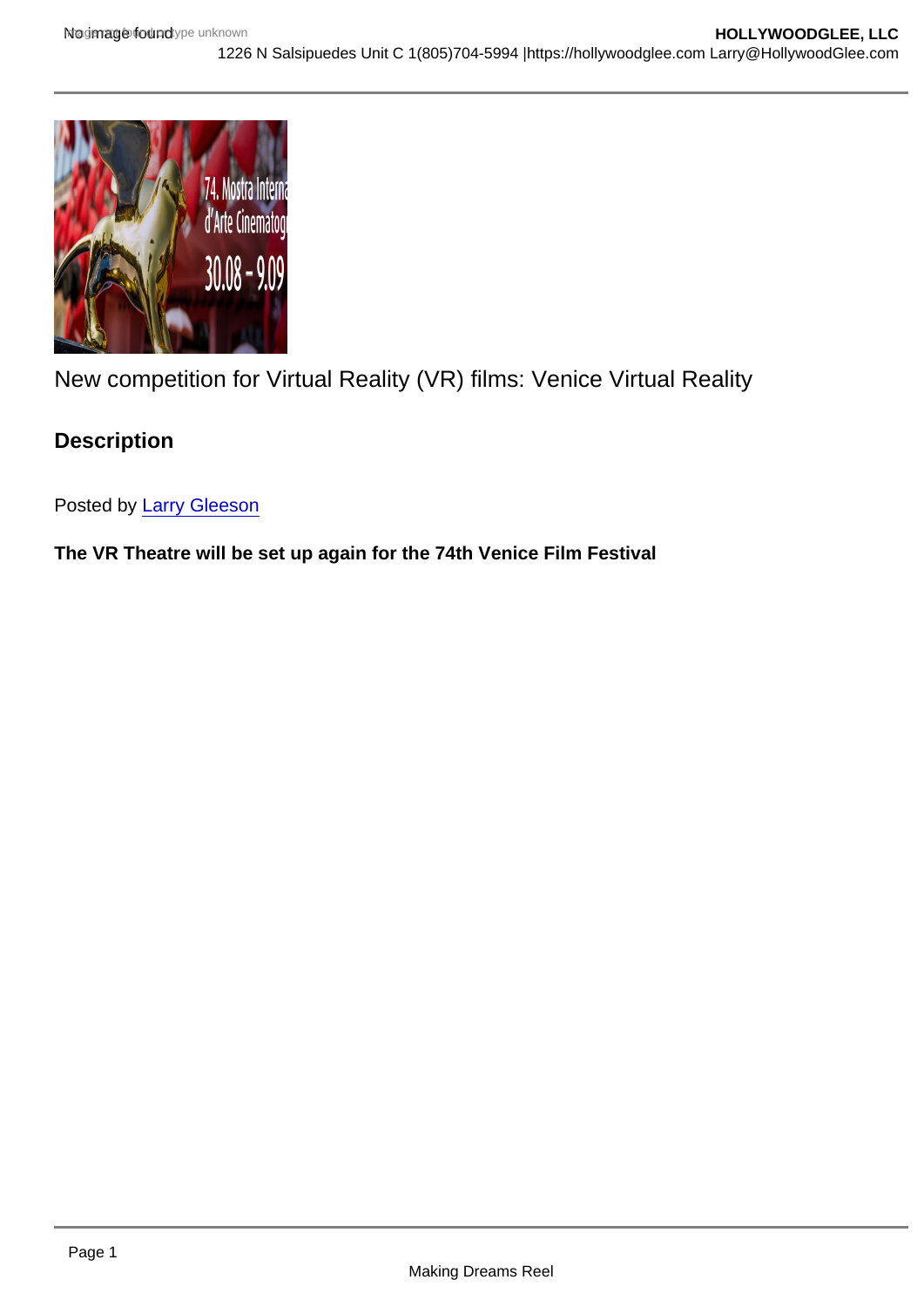

**The VR Theatre will be set up again for the 74th Venice Film Festival**

## • **New Venice Virtual Reality competition**

La **Biennale di Venezia**, chaired by **Paolo Baratta,** announces the **first-ever competition for films made in Virtual Reality (VR)**, during the **74th Venice International Film Festival** (30 August – 9 September 2017) directed by **Alberto Barbera**.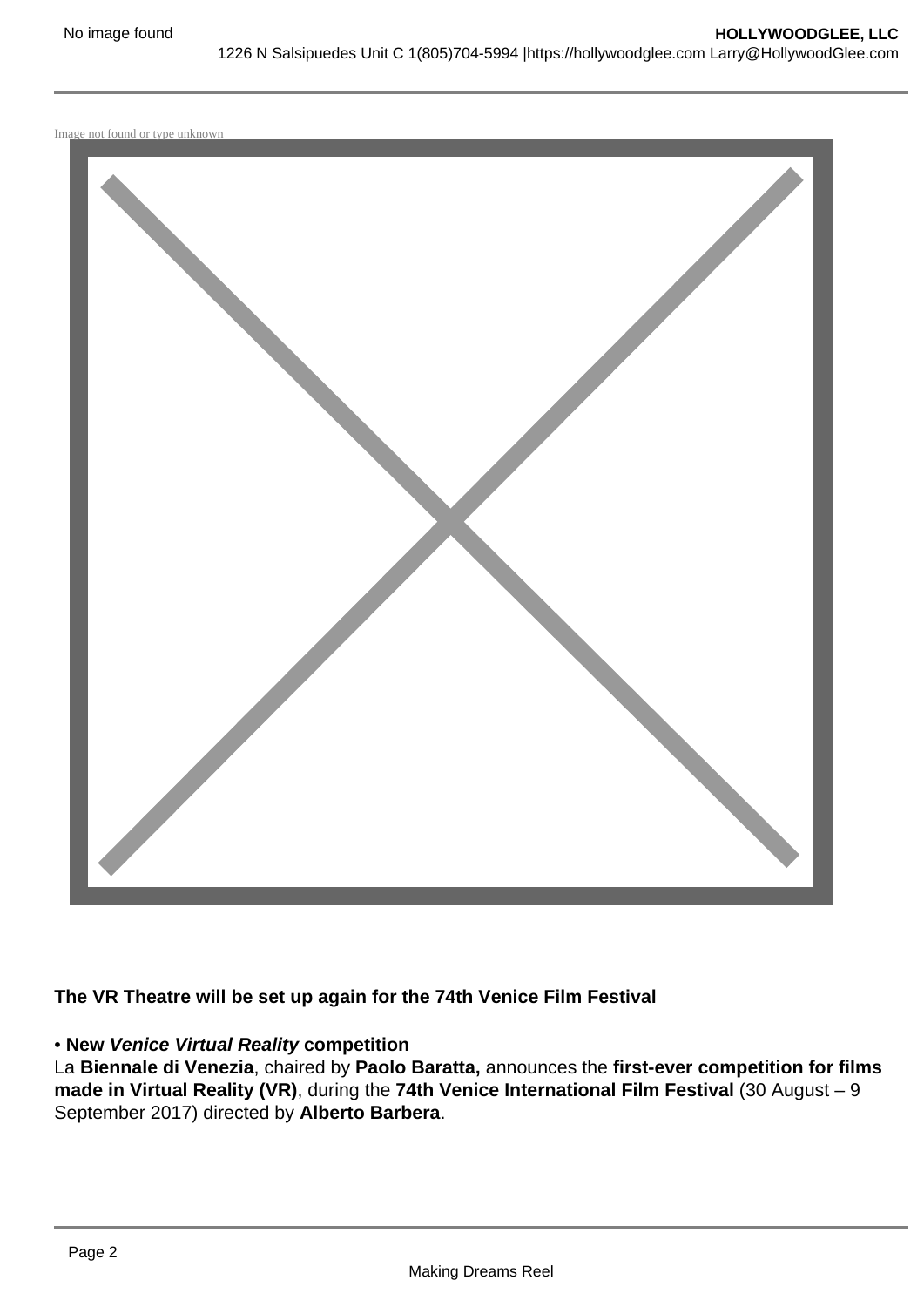The Competition – named Venice Virtual Reality – will present up to a maximum of 18 VR films, and will be held from August 31st to September 5th 2017 at the VR Theatre (Palazzo del Casinò, Lido di Venezia).

A Jury , composed of a maximum of 5 leading exponents of the creative world, will award the following 3 prizes: Best VR film, Grand VR Jury Prize, Best VR Creativity Award.

The Venice International Film Festival was one of the first festivals in the world to express interest in Virtual Reality . The construction of a VR Theatre in 2016 and the screening of a series of experimental short films, including the [world premiere presentation of the first feature-length VR film \(](https://hollywoodglee.com/2016/09/01/jesus-vr-comes-to-life-at-venice/) Jesus VR), aroused enormous interest among the participants in the Venice Production Bridge and the many spectators of the Festival.

As a contribution to the recognition of Virtual Reality as an emerging art form, La Biennale di Venezia has therefore recognized the importance of supporting the authors who choose to adopt this modern technology and use it as a new means of artistic expression, and has decided that the time is ripe to institute this first competition.

• Biennale College Cinema – Virtual Reality

Last January La Biennale launched the first edition of the Biennale College Cinema – Virtual Reality , with the intent of selecting 9 teams composed of a director and a producer, who will work on the development of Virtual Reality projects lasting between 10 and 20 minutes , supporting them along the way through every aspect of the creative process, the production and the process of building an audience, identifying target markets and finding funding.

Biennale College Cinema – Virtual Reality is made possible with the support of grants from the Creative Europe-Support for Training programme and the Netherlands Film Fund, and enjoys the collaboration of the TorinoFilmLab .

The 9 projects selected for this first edition (director/producer) are:

- · Chromatica (Flavio Costa, Italy / Laura Catalano, Italy)
- · Dinner Party (Angel Soto, Puerto Rico / Charlotte Stoudt, USA)
- · Ice Cave (Maja Friis, Denmark / Sara Namer, Denmark)
- · Dilemma (Camille Duvelleroy, France / Laurent Duret, France)
- · Matryoshka Mon Amore (Nir Saar, Israel / Kevin Molloy, UK)
- · Spomenik (Ivan Knezevic, Serbia / Mirko Topalski, Serbia)
- · The Warship (Erika del Mundo, Philippines / Jack Weinstein, USA)
- · The Little Black Pawn (Quentin de Cagny, France / Francois Bouille, France)

· The Neighbour (Romero Rudolf Borgar, The Netherlands / Esther Rots, The Netherlands)

Of the 9 projects that will be developed during the workshop, 2 VR projects will receive a contribution towards production of  $\epsilon$  30,000 each thanks to the support of Sony Corporation, and will subsequently be presented at the 74th Venice International Film Festival 2017

The remaining 7 projects will be given visibility during the Venice Production Bridge, as an integral part of the activities of the Gap Financing Market. For the second year in a row the Market of the Venice Production Bridge will present a further 8 VR projects in an advanced stage of development. There will therefore be a total of 15 VR projects currently under development presented by the Biennale di Venezia.

• VR Theatre

For the coming 74th Venice International Film Festival 2017 , the VR Theatre will be set up again with dedicated individual viewing stations for VR films and 3 interactive stations, to screen:

- 18 VR films selected for the Venice Virtual Reality Competition.
- 2 films funded by the Biennale College Cinema Virtual Reality;

– Previous work made by the 8 teams selected for the Venice Production Bridge;

The VR Theatre will be operational from August 31st to September 5th , on the 1st floor of the